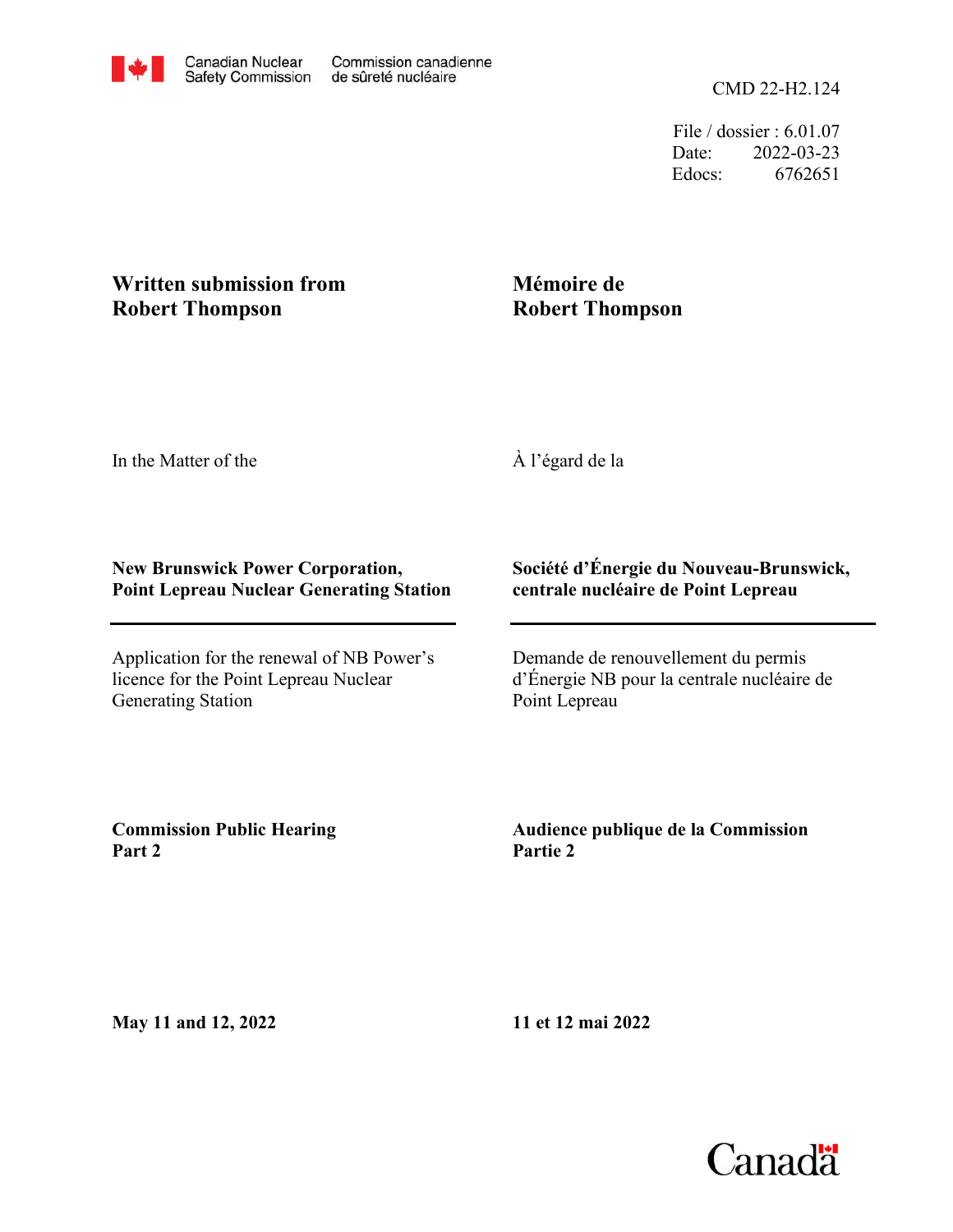March 23, 2022

Re. Application from New Brunswick Power to the Canadian Nuclear Safety Commission for renewal of the licence of the Point Lepreau Nuclear Generating Station

Dear member of the Canadian Nuclear Safety Commission,

I am a Radiation Oncology Physician practicing at the Saint John Regional Hospital, Saint John, New Brunswick. My wife, two sons, and I live 60 km away from the Point Lepreau Nuclear Generating Station (NGS).

I viewed the Jan 26, 2022 public hearing video on the above application. As detailed in the presentations by Jason Nouwens and Mark Power of NB Power, the Point Lepreau NGS has an excellent safety track record. The presentations by Mr. Power and Mr. Nouwens showed us that all aspects of the NGS, from management, to administration, to day-to-day operations, uphold high standards of safety for staff, members of the public, and the surrounding environment. It was clear that within the NGS, there is a culture of effective collaboration and professionalism.

I have full confidence, as a member of the public and as a physician very familiar with the effects of ionizing radiation on the human body, that the Point Lepreau NGS poses a negligible risk to the health of New Brunswickers from a Radiation Safety perspective. In fact, it is likely that the NGS has resulted in a marked improvement in the health of New Brunswickers by providing high-quality employment to so many individuals, including members of our first nations communities. That is, the NGS has likely helped the people of New Brunswick, both directly and indirectly, by improving the social determinants of health: employment, fair and equitable income, stability of employment, education, etc.

There are several other compelling reasons for this NGS to continue operations. Firstly, it would be wasteful and unnecessary to prematurely decommission this CANDU-6 reactor, which was refurbished in 2012, before the anticipated end of its safe and useful working life. Secondly, premature closure of this NGS will result in a massive increase in greenhouse gas emissions. In 2019/2020, 4,814 GWh, or 36% of all electricity sold to New Brunswickers, was generated at Point Lepreau. In contrast, 2,643 GWh, or 20%, was generated from the combustion of fossil fuels. (https://www.nbpower.com/en/about-us/our-energy). The Point Lepreau NGS provides highly reliable, continuous, base-load electricity, in contrast to intermittent generation sources including wind and solar photovoltaic generating stations. If this NGS ceases operations because its CNSC license in not renewed, this baseload generation will undoubtedly be replaced with fossil fuel generation capacity, and/or electricity purchased from adjacent provinces or states. The former solution would cause an unacceptable rise carbon dioxide emissions, and the latter solution may result in economic harm to the New Brunswick economy and provincial debt.